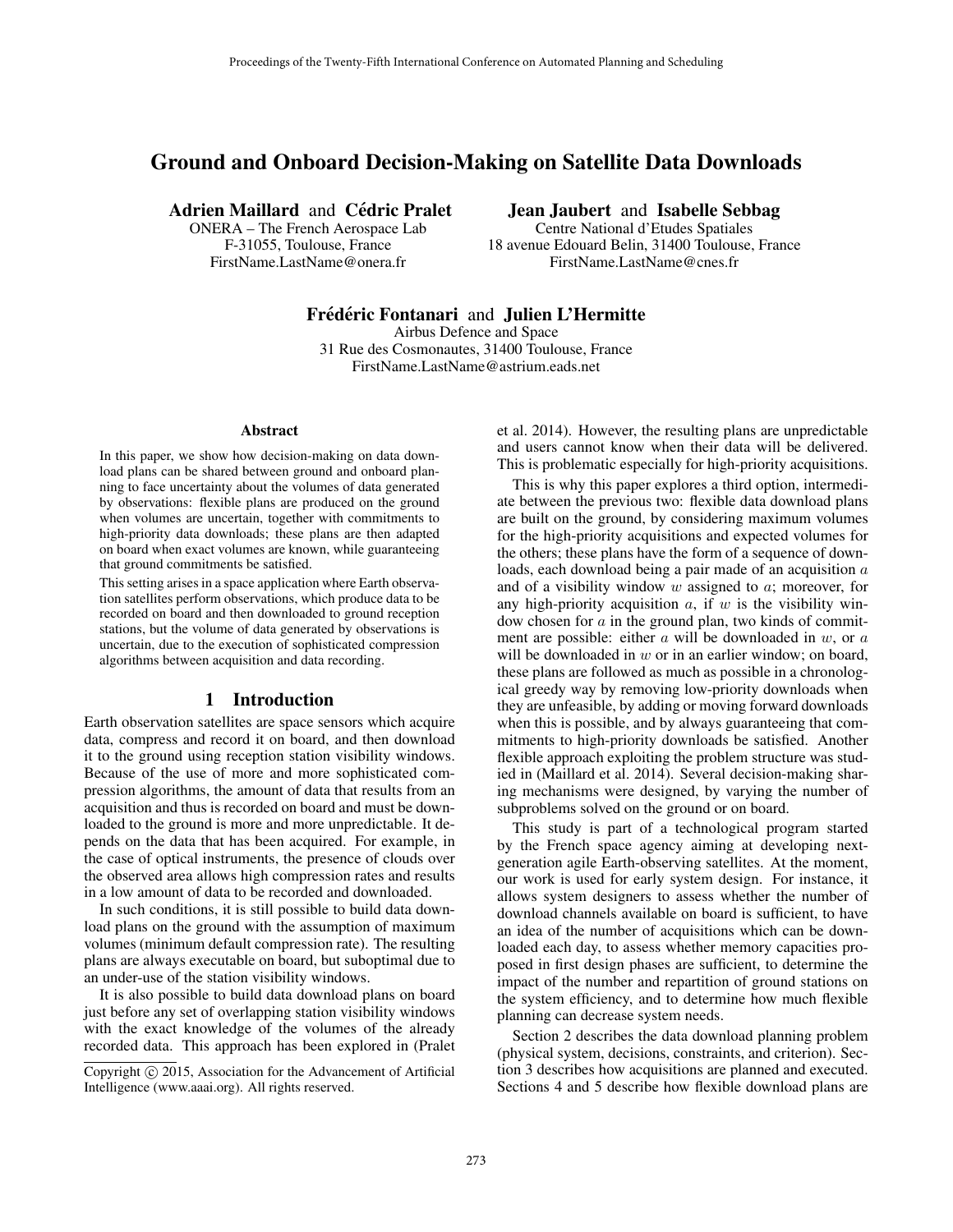

Figure 1: How data is acquired, recorded, and downloaded.

built on the ground, adapted on board and executed. Section 6 presents the results of the experiments that have been performed on real-world scenarios. Finally, Section 7 points out some related works.

### 2 The Data Download Planning Problem

#### 2.1 Physical System

The space system we consider is made of an agile Earth observation satellite (possibly more than one), several ground satellite control stations, several ground data reception stations, and several data processing centers, each one associated with a satellite user.

Acquisition An agile Earth observation satellite is able to move quickly around its gravity center, along the roll, pitch, and yaw axes, thanks to gyroscopic actuators, while moving along its orbit. It is equipped with an optical observation instrument which is body-mounted on the satellite. Hence, to observe a given ground area, the whole satellite must be trained on it. Acquisition takes some time, as well as moving from an acquisition to the following one in the sequence. Agility provides users with a great flexibility in the choice of the sequences of acquisitions performed by the satellite.

Data Recording Any acquisition activates several instrument detector lines. For each activated detector line, a file is generated, compressed, and recorded in one of the mass memory banks (see Fig. 1). The compression rate depends on the data and cannot be predicted before acquisition. It is only known after recording.

Data Downloading The satellite is also equipped with an orientable emission antenna which allows recorded data to be downloaded to the ground. To download data towards a ground reception station, the satellite must be within one of the station visibility windows and the antenna must be trained on the station. Moving the antenna from one station to another takes some time. This duration depends on the time at which the movement is triggered, due to the movement of the satellite along its orbit and on itself and to the movement of the Earth on itself. Data acquisition and download can be performed concurrently.

Several concurrent channels are available for data emission (see Fig. 1). Any file can be downloaded using any channel. A file download cannot be preempted. The files generated by an acquisition can be downloaded in any order



Figure 2: Sequence of downloads of two acquisitions  $a_3$  and  $a_1$  on channels  $c_1$ ,  $c_2$ , and  $c_3$ .  $f_{i,j}$  is the *j*th file generated by acquisition  $a_i$ .

on any channels. If two files are downloaded on the same channel, their downloads cannot overlap: channels are unsharable resources. The same way, if two files are recorded in the same memory bank, their download cannot overlap: memory banks are unsharable resources. The duration of a file download depends on the file size and on the download rate. This rate depends itself on the satellite-station distance and thus on the download time, because of the movement of the satellite along its orbit and of the Earth on itself.

Data Encryption The system has several users and each acquisition is required by one of the users. An encryption key is associated with each user and data is encrypted before download, independently on each channel (see Fig. 1). A key change table which contains key changes and their precise times is associated with each channel. The number of changes it is possible to record in this table is limited. Resetting this table takes some time and requires that download on all the channels be interrupted.

User Requirements In addition to these physical constraints, some user requirements must be met. First, we require that all the files generated by an acquisition  $a$  be downloaded within the same station visibility window and that data download towards this station be allowed by the user who required a. Second, we forbid that file downloads associated with two different acquisitions be interleaved on the same channel. As shown in Fig. 2, this does not forbid that acquisition downloads start and end at different times on different channels.

Data Processing Centers Once received by a station, the data generated by an acquisition  $\alpha$  is inserted in a queue of files to be sent via a ground communication network to the processing center of the user requiring a. When data is correctly received by the processing center, an acknowledgement is sent back to the ground satellite control stations and from them to the satellite.

Ground Satellite Control Stations Ground control stations differ from data reception stations. They are used to send to the satellite acquisition and download plans, as well as data acknowledgements, using visibility windows.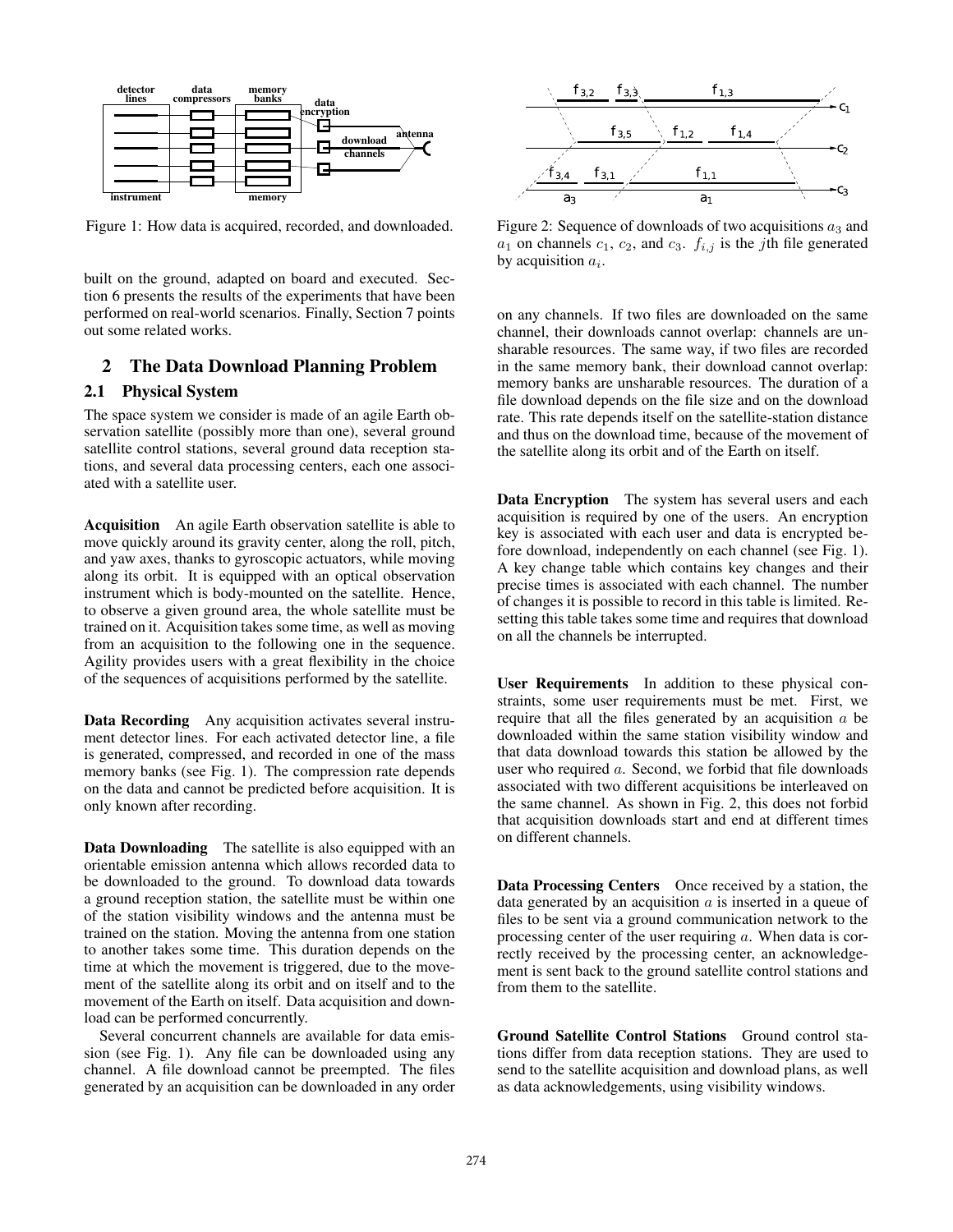### 2.2 Decisions To Be Made

To build a download plan, decisions must be made at three levels:

- 1. acquisition download selection, assignment, and scheduling: this consists in deciding which acquisitions will be downloaded and in building a sequence of acquisition downloads, each download being made of an acquisition a and of a reception station visibility window  $w_a$  assigned to a;
- 2. file download assignment and scheduling: this consists in assigning each file to be downloaded a channel and in building on each channel and on each memory bank a sequence of file downloads;
- 3. time management: this consists either in computing minimum and maximum dates, or in setting precise dates for all the events: start and end of file downloads, of antenna movements, and of key change table resettings.

### 2.3 Constraints To Be Satisfied

The set of constraints to be satisfied are the following :

- an acquisition is downloaded at most once;
- an acquisition, required by a user  $u$ , is downloaded towards a station allowed by  $u$ ;
- all the files of an acquisition  $a$  are downloaded exactly once within the visibility window assigned to a;
- for each channel, there is no interleaving between file downloads associated with different acquisitions;
- for each channel  $c$ , there is no overlapping between file downloads assigned to c;
- $\bullet$  for each memory bank  $b$ , there is no overlapping between downloads of files recorded on b;
- an acquisition download cannot start before acquisition end;
- $\bullet$  the download of an acquisition a (download of all its files) must start after the beginning (and finish before the end) of the visibility window assigned to  $a$ ;
- for each file, there must be a sufficient time to download it, taking into account the file size and the current download rate;
- if two successive acquisition downloads are assigned to two different stations, there must be a sufficient time to move the antenna between the end of the first and the beginning of the second;
- if resetting the key change table is necessary (when the maximum number of changes that can be recorded in the table is reached on one of the channels), there must be a sufficient time to reset it, without any download on all the channels.

### 2.4 Criterion To Be Optimized

With each acquisition, are associated a user, a priority level, and a weight.

Information age becomes more and more important in Earth observation systems. Hence, we assume that a note

can be associated with any acquisition  $\alpha$  whose download is planned in a plan  $P$ . This note takes into account the age of information of  $a$  in  $P$ , that is the distance between the end of acquisition of  $a$  and the time at which data generated by a will be delivered to the processing center of the user who required a, taking into account both data download and ground data transfer.

Moreover, we assume that the note of a plan  $P$  at a priority level  $p$  for a user  $u$  is the sum of the products weight by note for all the acquisitions that are downloaded and required by  $u$  (utilitarian approach for each priority level and each user). Then, the note of a plan  $P$  at a priority level  $p$ is a function of the notes of  $P$  at level  $p$  for all the users. Such a function favours the fair sharing of the space system between users (more or less egalitarian approach between users at each priority level (Bouveret et al. 2005)).

Finally, the note of a plan  $P$  is simply the vector of its notes at all its priority levels, from the most to the less important. Two plans are compared by comparing lexicographically their associated vectors of notes. This implies that any improvement at a priority level  $p$  is always preferred to any improvement at a priority level less than  $p$  (hierarchical approach between priority levels).

# 3 Acquisition Planning and Execution

### 3.1 Acquisition Planning on the Ground

Acquisition plans are built offline on the ground, as it is usually done until now, some time before any ground satellite control visibility window, over a planning horizon that runs at least from this window to the next. This is justified by the fact that building them is computationally expensive and that all the information about acquisition requests is available on the ground. These plans consider neither memory and download limitations, nor download activities. From the acquisition plan, it is possible to deduce, for any ground reception station s, the windows over which downloading data to s is effectively possible (pointing the mobile antenna towards s is possible, taking into account the satellite position and orientation, and the maximum antenna orientation angle). The acquisition plan and the resulting visibility windows are then uploaded to the satellite.

### 3.2 Acquisition Execution on Board

These acquisition plans are then executed on board without any modification except when an acquisition  $a$  would lead to a memory overflow: in this case, a is performed if and only if it is possible to free enough memory by removing from memory lower priority acquisition data.

# 4 Building Flexible Download Plans on the Ground

Now, we can present the approach we propose to share decision-making on data downloads between ground and onboard planning. See Fig. 3 for an illustration. For the sake of simplification, we assume only two priority levels: high and low-priority acquisitions.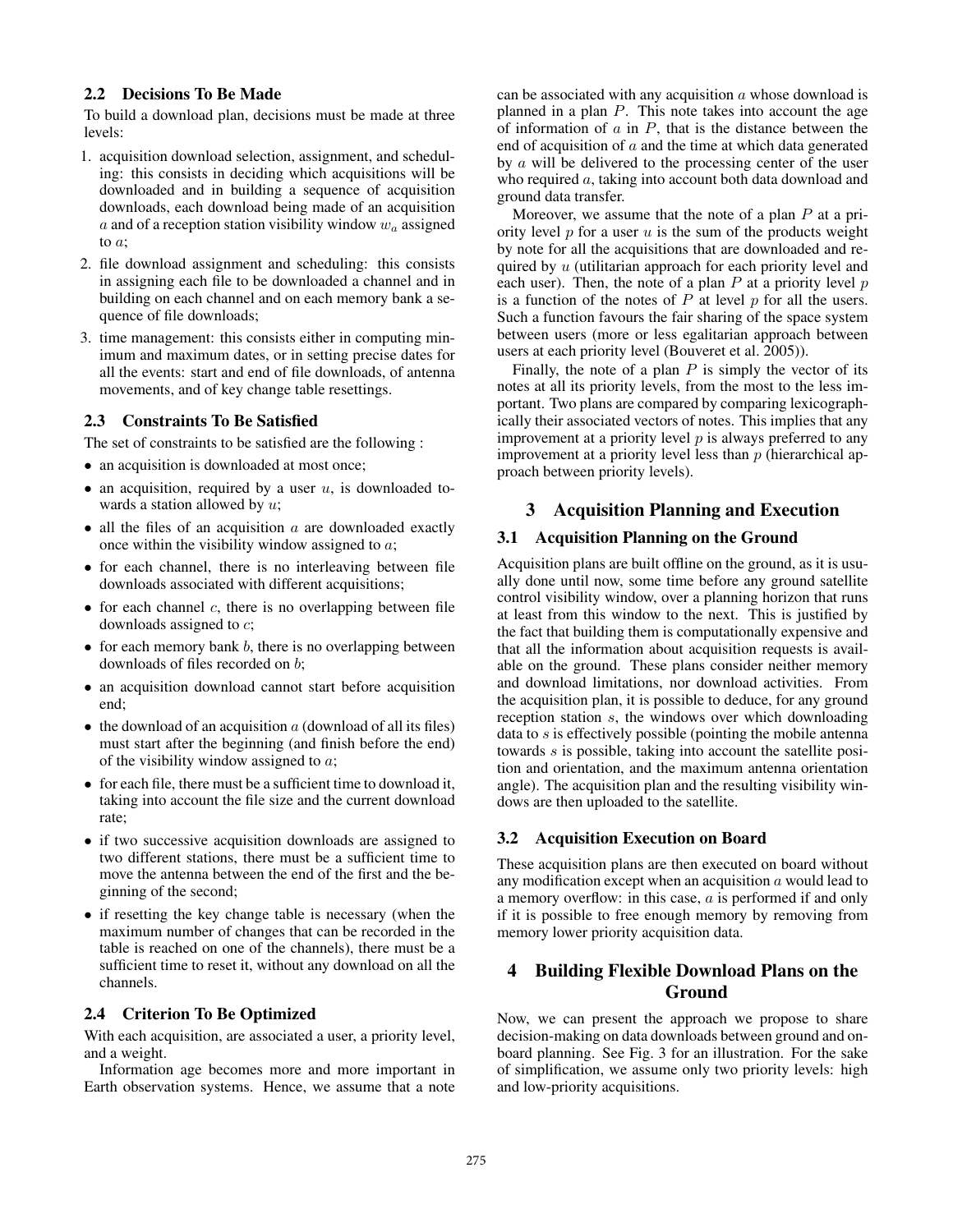

Figure 3: How decision-making is shared between ground and onboard planning.

Flexible download plans are built offline on the ground together with acquisition plans, over the same planning horizon. When planning, maximum volumes are taken into account for high-priority acquisitions, but only expected volumes for low-priority acquisitions.

Due to the huge number of acquisitions and files to be managed ( $> 1000$  acquisitions,  $> 5000$  files), the usage of exact optimal methods for planning downloads must be left out, even with the computational resources available on the ground. Following several experiments, we chose to use an SWO algorithm (Squeaky Wheel Optimization (Joslin and Clements 1999)). The algorithm we use performs a sequence of non-chronological greedy searches. Each greedy search consists in inserting acquisitions one by one into the plan, following an acquisition insertion order O. For inserting each acquisition  $a \in O$ , a visibility window is selected, as well as a position in the current sequence of downloads, with a preference for pairs window/position that allow either the data delivery date or the download duration to be minimized. Then, all the files associated witg  $a$  are scheduled from the largest to the smallest. For each file, a download channel  $c$  is selected, with a preference for channels that allow idle times to be minimized. At any step, all the non-temporal constraints are checked and all the temporal constraints are propagated in the current TSTN (Timedependent Simple Temporal Network (Pralet and Verfaillie 2013b)). TSTN is an extension of the STN framework (Simple Temporal Network (Dechter, Meiri, and Pearl 1991)) which allows not only constant minimum distances between events, but also minimum distances that depend on event times (for example, time-dependent download durations), to be taken into account. If any constraint is violated, another pair window/position is selected for  $a$  until all the possible pairs are exhausted. If all of them have been exhausted without any success, a is rejected. All constraint checks and constraint propagations are handled using the InCELL local search library (Pralet and Verfaillie 2013a).

For the first greedy search, acquisitions are ordered in O from the highest to the lowest priority level and, at the same priority level, from the earliest to the latest acquisition end date, in order to favour high-priority acquisitions and to minimize information age. After each greedy search, producing a plan  $P$ , insertion order  $O$  is updated by moving acquisi-

tions forward in  $O$  proportionally to the gap between their age and the mean age of acquisitions of the same priority in P.

The best plan over all the runs according to the optimization criterion (see Sect 2.4) is selected.

Flexible Plan Format To limit the unpredictability of the decisions that will be finally made on board, we introduce some form of commitment to high-priority acquisitions. A commitment  $c_a$  is associated on the ground with each highpriority acquisition a, with two possible kinds of commitments:

- if  $c_a$  is of the first type, we enforce that a will be downloaded within  $w_a$ : the download window may not be changed on board and the user knows the window  $w_a$ within which its acquisition will be downloaded;
- if  $c_a$  is of the second type, we enforce that a will be downloaded within  $w_a$  or within an earlier window: the download window may be changed on board for an earlier one and the user knows the latest window  $w_a$  within which its acquisition will be downloaded.

As this will be shown in Sect. 5, considering maximum volumes for high priority acquisitions allows these commitments to be guaranteed. It is the user who chooses which type of commitments he needs for each acquisition.

For a low-priority acquisition  $a$ , there is no commitment: the download window may be changed on board for any other window; it is even possible not to download a. Because of the absence of commitment to these acquisitions, considering expected volumes is possible. One can also look at (Bonfietti, Lombardi, and Milano 2014) for an empirical and theoretical justification of such a choice.

From the best plan computed on the ground, the latest starting dates of all the high priority downloads are computed by ignoring low-priority acquisitions. They are recorded to be used later on board (see the next section).

Finally, the flexible download plans that are sent to the satellite are made of two lists:

- a flexible plan  $\mathcal{FP}$  which is a list of quadruples  $\langle a, w, c, l \rangle$ , where a is an acquisition, w a visibility window, c a commitment (with three possible values 0, 1, and 2: 0 for no commitment, 1 for a commitment of first type, and 2 for a commitment of second type), and  $l$  a latest starting date in case of commitment ( $c \neq 0$ );  $\mathcal{FP}$  represents the sequence of downloads that has been planned on the ground, as well as associated commitments;
- a complementary list  $CL$  which is a list of acquisitions whose download has not be planned on the ground, but might be planned on board due to volumes being lower than expected; this list is ordered from the most to the less preferred download.

In this paper, two priority levels are considered. In practice, there can be more than two priority levels (for instance, seven priority levels are used for currently active satellites). Although, for commitments, there is always a binary scheme between on one hand high-priority acquisitions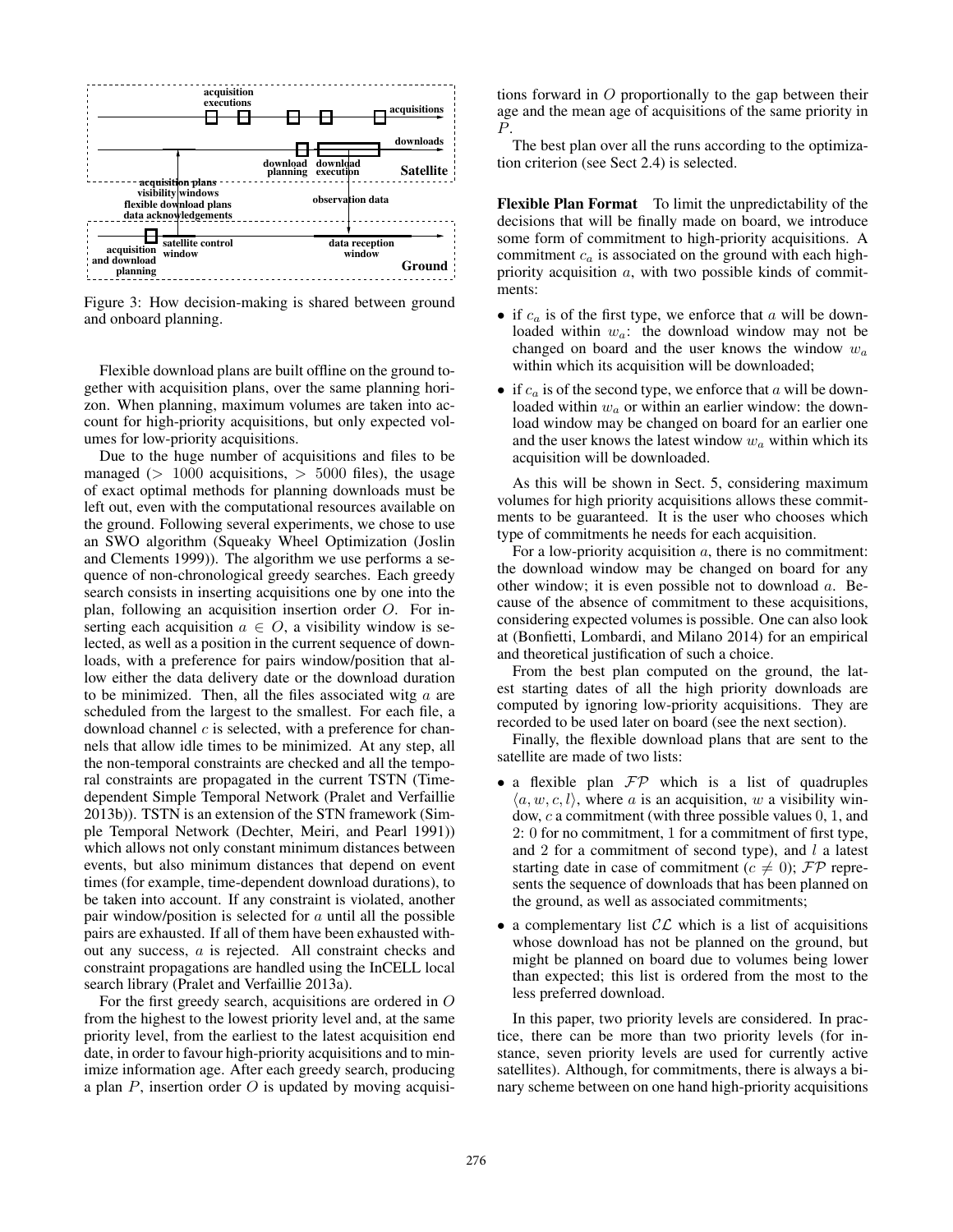concerned by commitments and handled using maximum volume assumptions, and on the other hand low-priority ones (binary distinction between hard constraints and soft constraints). However, it makes sense to have several priority levels among non-prioritary acquisitions, in order to determine the candidate low-priority acquisitions to be considered first for insertion into the plan (acquisitions with the highest priority are selected first).

# 5 Adapting Download Plans on Board

Executable download plans are built on board some time before any set of overlapping visibility windows (two visibility windows are considered to overlap if they effectively overlap or if they do not, but there is not enough time to plan between them) with this set as a planning horizon. When planning, the exact volumes of the already recorded acquisitions are known and taken into account. Only, the volumes of the acquisitions that will end between the planning start time and the end of the planning horizon remain uncertain. To guarantee that the download plans will always be executable, we consider maximum volumes for all of the latter, whatever their priority levels are.

Standard onboard processors are between 100 and 1000 times less powerful than classical processors available on the ground. Because the non chronological greedy algorithm built on top of InCELL may take several seconds (for one run) on a ground processor and requires approximately 600 MBytes of memory (to store and manage the constraint network), it cannot be used on board. This is why we chose to implement a chronological greedy algorithm without In-CELL for onboard download planning, which takes several milliseconds on a ground processor and requires far less memory (no constraint network to be managed).

The onboard algorithm (see Alg. 1) follows in a chronological greedy way the flexible plan  $\mathcal{FP}$  that has been built on the ground. The main difficulty is to design a chronological greedy algorithm which guarantees that commitments to high-priority acquisitions be satisfied. This kind of algorithm is blind and some form of look-ahead is necessary to guarantee the satisfaction of hard requirements. Hence, because look-ahead takes time, the challenge is to limit it as much as possible. As we will see, this will be done by using latest starting dates computed on the ground for highpriority downloads.

At each step, the current state of the greedy algorithm is a quadruple  $\langle t, s, nd, nc \rangle$  where t is the current time, s the current (simulated) state of the physical system, nd the next download in  $\mathcal{FP}$ , and nc the next download with commitment in FP.

At each step, the algorithm checks first whether or not inserting the next download nd would lead to an idle period (see the examples of Fig. 4). If there is an idle period, the algorithm tries to take advantage of it and to insert an acquisition download before nd. This download is chosen first in the complementary list  $CL$  (addition to the download plan) and second in the sequel of the flexible plan (forward movement in the download plan). If there is no idle period or if no insertion before nd is possible, it tries to insert nd in the download plan.



Figure 4: Examples of idle periods in the sequence of downloads:  $a_3$  is the next download in the flexible plan, but one must wait in (a) for the start of visibility window  $w_2$  where the download of  $a_3$  is planned and in (b) for the end of acquisition of  $a_3$ .

#### Algorithm 1 Repair algorithm (main loop)

**Data** : a flexible plan made of  $\mathcal{FP}$  and  $\mathcal{CL}$ ;  $nd$  :  $\langle a, w, c, l \rangle$  the next download in  $\mathcal{FP}; \mathcal{PB}$  the current onboard plan;

- 1. if inserting  $nd$  immediately would lead to an idle period in the plan:
- (a) try to insert an alternative download from  $CL$  or  $FP$  before nd;
- (b) if there is nothing to download, jump to the next event in the horizon. 2. otherwise :
- (a) if  $a$  is high-priority :
	- i. insert  $nd$  in  $PB$ ;
	-
- (b) else if nd is physically possible and does not violate the next commitment : insert nd in  $\overrightarrow{PB}$ ;
- (c) otherwise :
	- i. if lookahead( $nd$ ) = false then : add  $nd$  to  $CL$ ;
- ii. otherwise insert nd in PB.

When trying to insert a download  $d$ , the algorithm checks whether or not this is physically possible (see Fig. 5a) and does not impact the future high-priority downloads (see Fig. 5b). The latter check is performed by looking at the latest starting dates of the high-priority downloads that have been computed on the ground based on maximum volume assumptions. Because they took into account maximum volumes, these dates are pessimistic. They are lower bounds on the actual latest starting dates. Fig. 2 shows that, for an acquisition, the end of its last file download on each channel materializes some kind of *boundary* before another acquisition download. Because they exist also for each channel, latest starting dates also materialize a boundary. Checking whether or not a new download can be inserted between an already inserted download and the next high-priority download is checking whether its file downloads *fits* on the channels between these two boundaries. It can be quickly done because a scheduling of these file downloads is given in the flexible plan<sup>1</sup>. If the latest starting date of the next highpriority download  $nc$  is not violated, insertion of d is possible. If it is violated, one checks whether or not the sequence

<sup>&</sup>lt;sup>1</sup>For all high-priority acquisitions, the flexible plan actually also contains a way to schedule file downloads on channels and memory banks, since it can be difficult to find on board a schedule meeting the commitments. The flexible plan also contains, for all highpriority acquisitions, latest starting dates on each channel. Such elements are not detailed in the following for the sake of clarity.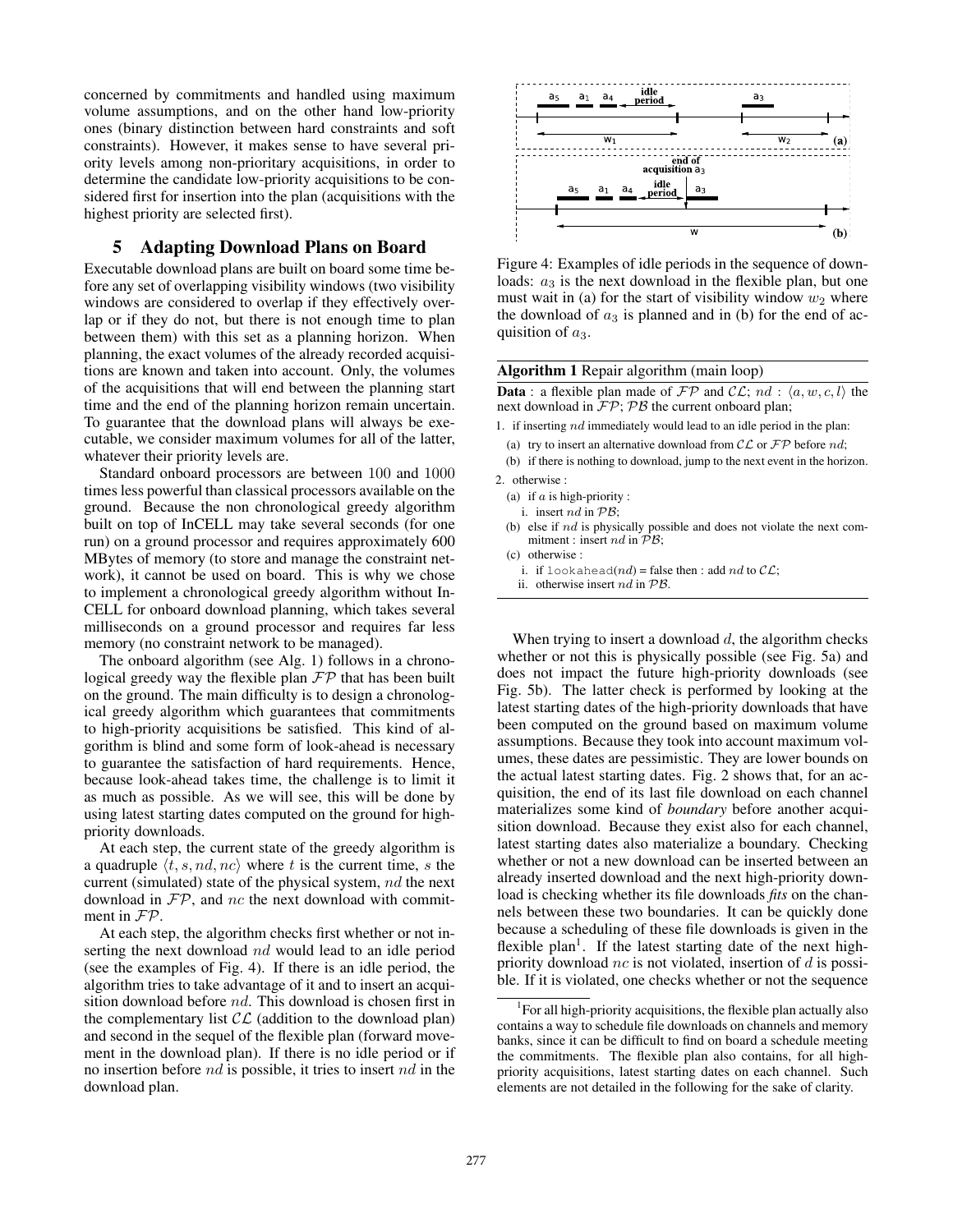

Figure 5: Examples of negative tests when trying to insert download  $a_2$  in window w: violation in (a) of the end of visibility window  $w$  and in (b) of the latest starting date of the next high-priority download  $a_6$ .

of future high-priority downloads is actually possible, taking into account exact volumes (when they are known) and ignoring low-priority downloads. This look-ahead check is stopped as soon as the latest starting date of the next highpriority download is not violated. In this case, insertion of  $d$  is possible. The download  $d$  is then inserted and the latest start dates of the acquisitions used during the look-ahead are updated. If the whole sequence is exhausted with violation at every step, insertion of  $d$  is impossible. If this look-ahead procedure is too time consuming, it is possible to limit it, for example by considering only the sub-sequence of highpriority downloads in the current visibility window (or even only the next high-priority download): in this case, if the sub-sequence is exhausted with violation at every step, insertion of d is rejected, even if it might be possible.

If insertion of  $d$  is possible, the download plan and the current state of the greedy algorithm are updated. If it is impossible,  $d$  is added to the complementary list  $\mathcal{CL}$  (when it did not already belong to  $CL$ ).

To take into account the uncertainty that remains about the volumes of the acquisitions that are not already recorded, the plans produced on board are temporally flexible. Hence, a download plan has the form of a directed acyclic graph which represents all the precedences between events (Policella et al. 2004): start and end of acquisition and file downloads, start and end of visibility windows, start and end of antenna movements, and start and end of key change table resettings, end of acquisitions, and key change times.

The precedence graph is then executed with the following policy: any event is activated as soon as all its parents in the graph are executed, until all the events be executed.

This policy may allow acquisitions to be downloaded earlier than expected in the plan. Moreover, due to the exact or maximum volumes taken into account, it is guaranteed that it will never lead to a violation of any temporal constraint.

It can also be easily proven that, because maximum volumes are considered on the ground for high-priority acquisitions, commitments to high-priority downloads will always be satisfied by onboard planning.

# 6 Experiments

### 6.1 Compared Approaches

To assess the positive impact of sharing decision-making between ground and onboard planning, we implemented and compared the following four approaches:

- 1. planning on the ground (Ground) : download planning is performed on the ground with maximum volumes for all the acquisitions, using an SWO approach built on top of a non-chronological greedy algorithm; this plan is executed on board without any change;
- 2. onboard planning (Onboard) : download planning is performed on board with exact volumes for the acquisitions that are already finished and maximum volumes for the others, using a chronological greedy algorithm;
- 3. planning shared between ground and onboard planning with very simple onboard adaptation mechanisms (SimpleRepair): download planning is performed on the ground with maximum volumes for the high-priority acquisitions and expected volumes for the others, using the same SWO approach on top of a non chronological greedy algorithm; this plan is then adapted on board, using a chronological greedy algorithm which simply removes downloads when they are physically unfeasible (see Fig. 5a), whatever their priority is;
- 4. planning shared between ground and onboard planning with intelligent onboard adaptation mechanisms (SmartRepair); this is the approach presented in this paper: download planning is performed on the ground with maximum volumes for the high-priority acquisitions and expected volumes for the others, still using the same SWO approach; this plan is then adapted on board, using a chronological greedy algorithm which uses some kind of look-ahead; this algorithm removes low-priority downloads either when they are physically unfeasible or when they lead to a violation of the commitments; it also adds and moves forward downloads when possible; it always guarantees that commitments to high-priority downloads be satisfied.

### 6.2 Scenarios

We use two realistic scenarios produced by our partner space company. These scenarios cover one day. They involve 5 memory banks, 3 channels, 5 users, 2 priority levels, 3 to 23 ground reception stations, 20 to 115 associated visibility windows, 1364 acquisitions and 6820 files to be downloaded, and actual file volumes randomly generated between  $V$ *max*/4 and  $V$ *max*, with  $V$ *max* the maximum file volume.

The two scenarios differ from each other according to the number of available ground reception stations : Scenario 1 involves a large number of ground reception stations (23) resulting in many download opportunities, whereas Scenario 2 involves a small number of ground reception stations (3) resulting in only few download opportunities. The two scenarios also differ in the way acquisitions are distributed between users and priority levels: 275 (resp. 247) acquisitions of high priority and 1089 (resp. 1117) acquisitions of low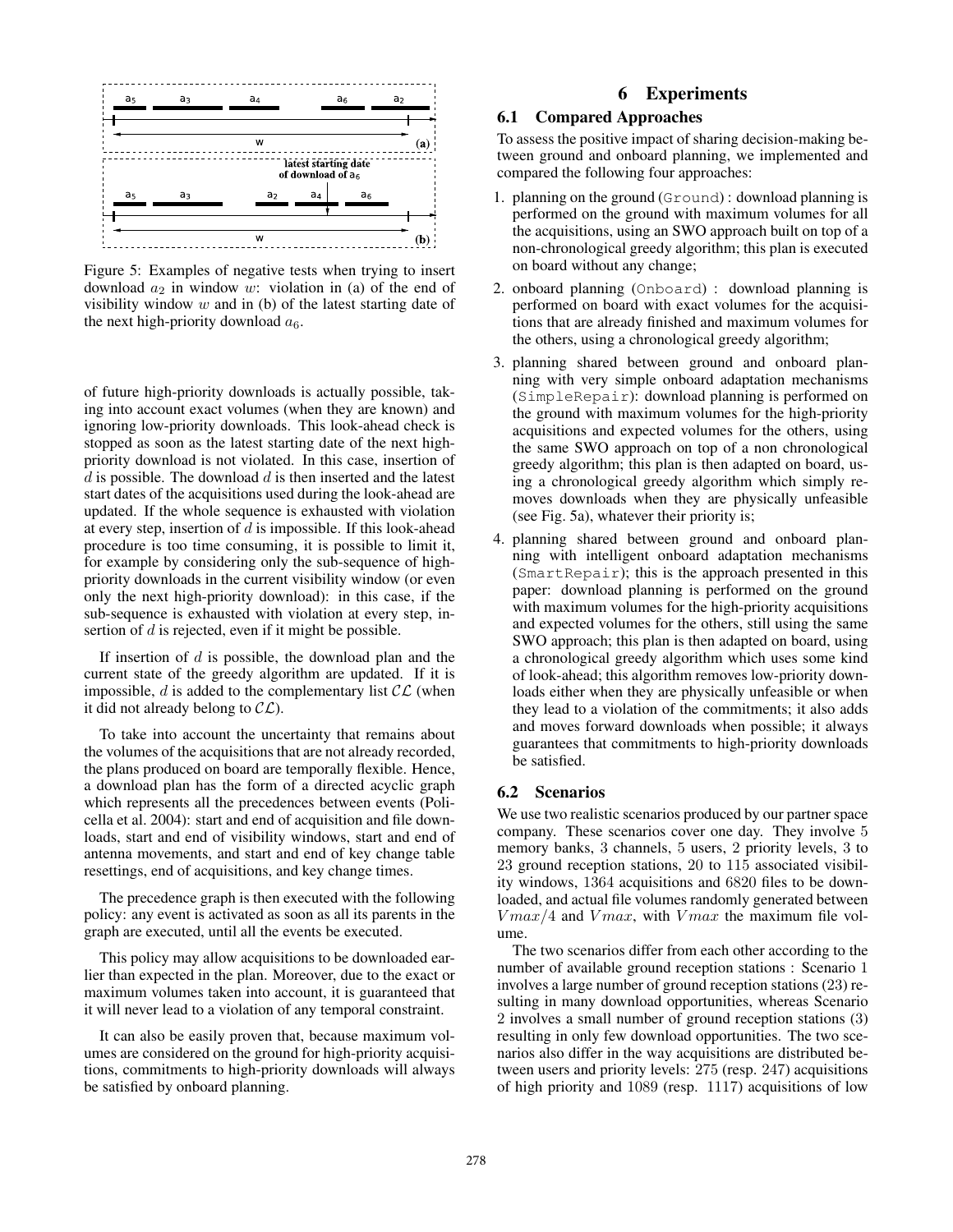priority for Scenario 1 (resp 2). 15 instances of actual volumes have been randomly generated and all the results are mean values over these 15 instances.

## 6.3 Evaluation Criteria

Execution results are compared according to several criteria:

- 1. the number of downloads, at each priority level;
- 2. the mean information age (see Sect. 2.4) over all the downloaded acquisitions, at each priority level;
- 3. the criterion described in Sect. 2.4, at each priority level;
- 4. only for the third and fourth approaches, the differences between ground and onboard plans: number of downloads that are added, removed, moved forward, and moved backward, at each priority level;
- 5. the onboard computing time consumed by the planning algorithm.

The first three criteria measure the quality of the plans executed on board. The fourth one measures their stability with regard to the plans produced on the ground. The fifth one measures the efficiency of the onboard planning algorithm.

# 6.4 Comparison between Planning Approaches

Number of Downloads With regard to the number of downloads (see Fig. 6a), all high-priority acquisitions (whichever the scenario) are downloaded except with the SimpleRepair approach that does not check whether or not future high-priority acquisitions are endangered when inserting low-priority ones. For low-priority downloads, we can see that the SmartRepair approach performs as well as the Onboard approach does, downloading all available acquisitions, and much better than the Ground and SimpleRepair approaches do.

Mean Information Age Significant differences appear only for low-priority acquisitions in Scenario 2 (see Fig. 6b). Mean information age decreases from the Ground approach to the Onboard one, suggesting that the higher flexibility in onboard decision-making, the lower information age.

Criterion The criterion aggregates user preferences and fair sharing of the system. Fig. 6d shows that for highpriority acquisitions, the Ground and SmartRepair approaches are better than the Onboard approach (neglecting the SimpleRepair because it sometimes removes highpriority downloads thus degrading greatly the criterion). We can observe that producing complete or flexible plans on the ground with larger horizons allows to be more accurate on sharing and less myopic than with short horizons. With low-priority acquisitions of Scenario 2, we can see that SmartRepair is superior. It shows that combining large horizon ground-based planning with onboard improving operations such as inserting new acquisitions or moving forward acquisitions can greatly improve the performance of the system.

Computing Time Computing resources onboard a satellite are scarce. Unsurprisingly, results in Fig. 6e (the mean computing time on board for the Ground approach is too small to be showed) show that the higher flexibility in onboard decision-making, the higher computing time. We must stress that, by using the computing power available on the ground, SmartRepair is able to achieve similar or superior performances than Onboard, with  $1.5\times$  to  $3\times$  less computing time on board.

Stability Tables 6c and 6f show the mean number of movements (additions, removals, forward and backward movements of downloads) performed over the one-day scenarios by the two flexible approaches : SimpleRepair and SmartRepair. Concerning SimpleRepair, it must be first stressed that it performs only removals when physical constraints are violated. Second, it can be observed that, because it performs no lookahead, it may remove several high-priority downloads: on average 11 in Scenario 1, and 2 in Scenario 2. On the contrary, because it performs lookahead, the SmartRepair approach removes no highpriority download and satisfies commitments.

We can see that SmartRepair is adding a lot more acquisitions in Scenario 2 than in Scenario 1. It is not surprising because Scenario 1 is a lot less oversubscribed than Scenario 2. In other words, in Scenario 1, the onboard software does not need to insert new downloads into the plan because all possible downloads are already in it. This approach is also moving forward a lot of low-priority acquisitions (162) which can explain why the information age is somewhat close to the age obtained with the Onboard approach.

Results confirm the important role of the onboard insertion procedure in the increase of the number of downloads with relation to the Ground and SimpleRepair approaches.

# 7 Related Work

The data download planning problem from a space engine (Earth satellite or not) to Earth data reception stations has been addressed in several publications:

- in (Oddi et al. 2003; Cesta et al. 2007), the problem of downloading data from a Mars orbiter (ESA Mars Express mission) to Earth is described; in (Oddi and Policella 2004; Righini and Tresoldi 2010), it is shown that this specific problem can be modeled as a Max-Flow problem and thus solved using either Max-Flow or Linear Programming polynomial algorithms; unfortunately, because of differences in terms of constraints and criterion, a Max-Flow formulation does not fit our problem; in (Oddi and Policella 2004; Righini and Tresoldi 2010), uncertainty about the generated volumes of data is also addressed; methods able to produce plans that are as robust as possible are proposed: however, planning is only performed on the ground and no sharing of the decisions between ground and onboard planning is considered;
- (Chien et al. 2004) describes how acquisition and download plans are built and repaired on board the EO-1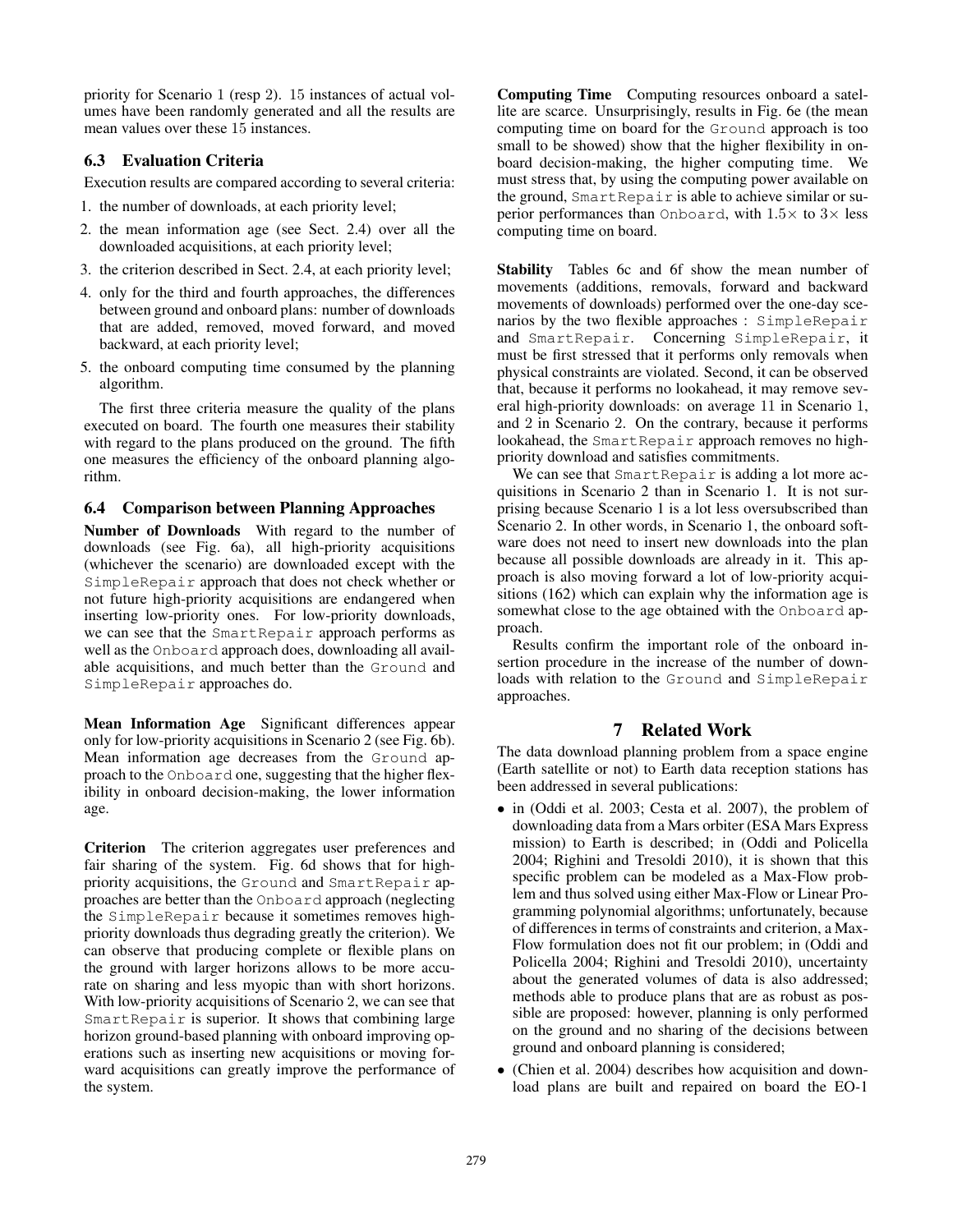

(a) Number of downloads. The higher the better. (b) Mean information age (in seconds). The lower the better.





(c) Onboard movements for Scenario 1. Violated commitments are highlighted with \*.



(f) Onboard movements for Scenario 2. Violated commitments are highlighted with \*.

(d) Criterion (on a logarithmic scale). The higher the better.

(e) Mean computing time on board. The lower the better.

Figure 6: Evaluation on the four main criteria and stability measures. For each criterion, the four approaches Ground, SimpleRepair, SmartRepair and Onboard are compared.  $i \in \{1, 2\}$  is the scenario number and  $p \in \{High, Low\}$ the priority level.

Earth observation satellite, using an iterative repair approach (Chien et al. 2000): local search algorithms implemented in the generic CASPER planning tool; however, the number of acquisitions and files we have to manage (see Sect. 6) is far higher than in the setting of the experimental EO-1 mission;

• the problem of downloading data from electromagnetic Earth surveillance satellites to ground data reception stations, with uncertainty about the volumes of data to be downloaded, is also addressed in (Verfaillie et al. 2011); several algorithms for onboard download planning are proposed and compared; however, our problem is far more complex in terms of constraints to be managed: memory banks, emission channels, encryption keys . . .

More globally, our problem is related to robust offline planning and scheduling and to reactive online planning and scheduling approaches.

In robust offline planning and scheduling, the objective is generally to produce offline plans/schedules that resist as much as possible to possible events, that is plans/schedules that for example maximize the expected gain or the expected value of any optimization criterion, taking into account probability distributions on events. See for example all the works around Stochastic Programming (Birge

and Louveaux 1997) and the specific works on Resource-Constrained Project Scheduling Problems (RCPSP) under uncertainty about activity durations (Fu et al. 2012; Artigues, Leus, and Nobibon 2013).

In reactive online planning and scheduling, the objective is to build after any event occurrence a new plan that takes into account this event ; generally, one seeks for a compromise between three competitive objectives : optimality of the new plan/schedule with regard to the chosen optimization criterion, stability with regard to the previous plan/schedule in order to limit as much as possible perturbations, and efficiency of the planning and scheduling algorithm to meet strong or soft decision-making deadlines. Many greedy or local search algorithms, which try and repair the previous plan/schedule, have been proposed for that (see for example (Chien et al. 2000)). One of the distinctive features of our setting is the presence of commitments to high-priority downloads, that is of strong constraints that must be met by the final plan/schedule.

### 8 Conclusion

In this paper, we showed how uncertainty about the amount of data generated by observation can be managed by using a mixed architecture where decision-making about downloads